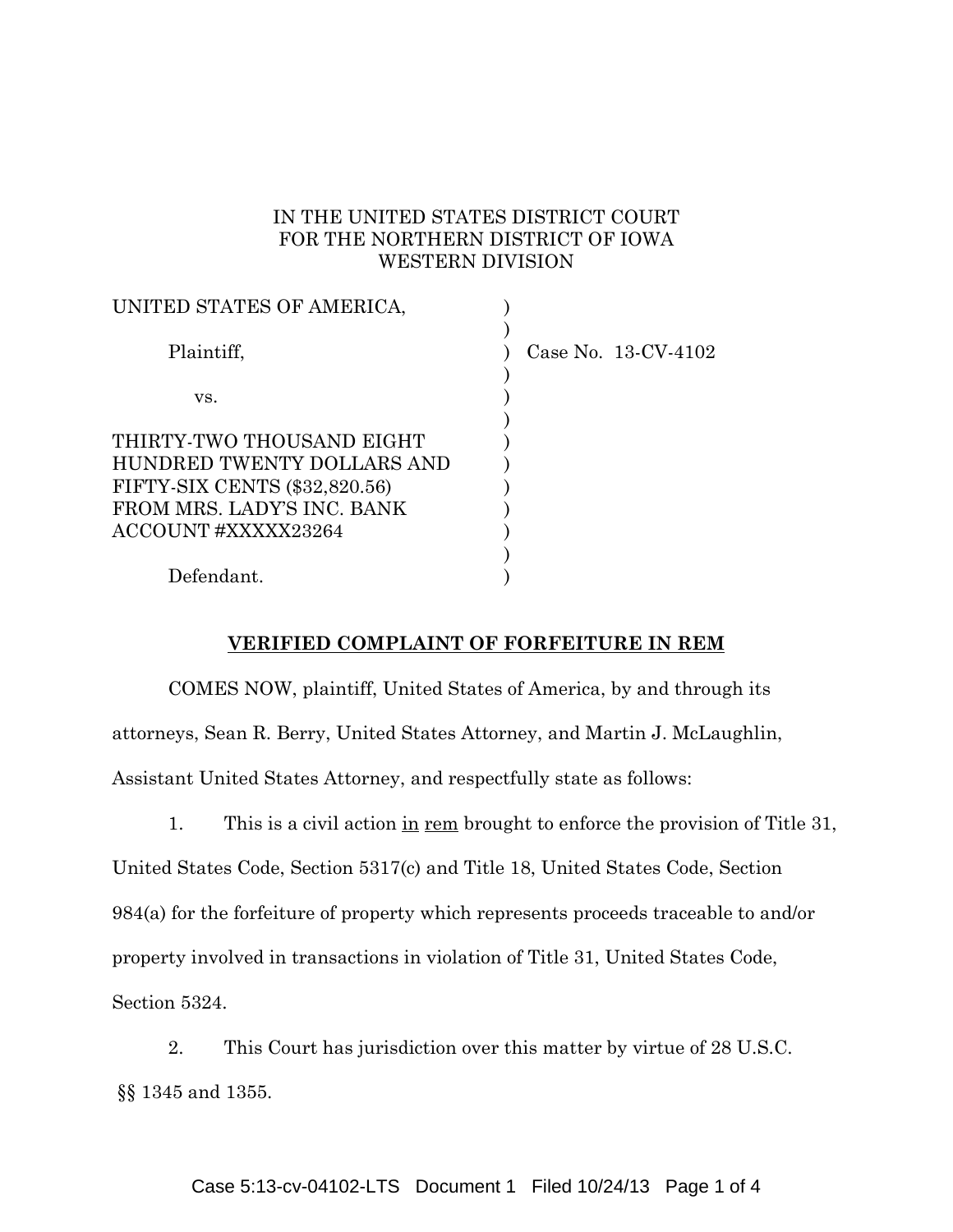3. The defendant property is described as:

Thirty-Two Thousand Eight Hundred Twenty Dollars and Fifty-Six Cents (\$32,820.56) in funds seized on or about May 22, 2013, from Mrs, Lady's Inc., Northwest Bank Account #XXXXX23264, in Spencer, Iowa.

4. The facts and circumstances supporting the seizure and forfeiture of the defendant property are contained in Exhibit 1, (Affidavit of IRS Task Force Officer Christopher Adkins) which is attached hereto and incorporated herein by reference.

5. The United States alleges that the defendant property represents proceeds from structuring offenses committed by Carole Hinders, doing business as Mrs. Lady's Inc., in violation of Title 31, United States Code, Section 5324, and is, therefore subject to forfeiture to the United States of America pursuant to Title 31, United States Code, Section 5317(c) and Title 18, United States Code, Section 984(a).

Title 18, United States Code § 984 provides:

(a)(1) In any forfeiture action in rem in which the subject property is cash, monetary instruments in bearer form, funds deposited in an account in a financial institution (as defined in section 20 of this title), or precious metals—

- (A) it shall not be necessary for the Government to identify the specific property involved in the offense that is the basis for the forfeiture; and
- (B) it shall not be a defense that the property involved in such an offense has been removed and replaced by identical property.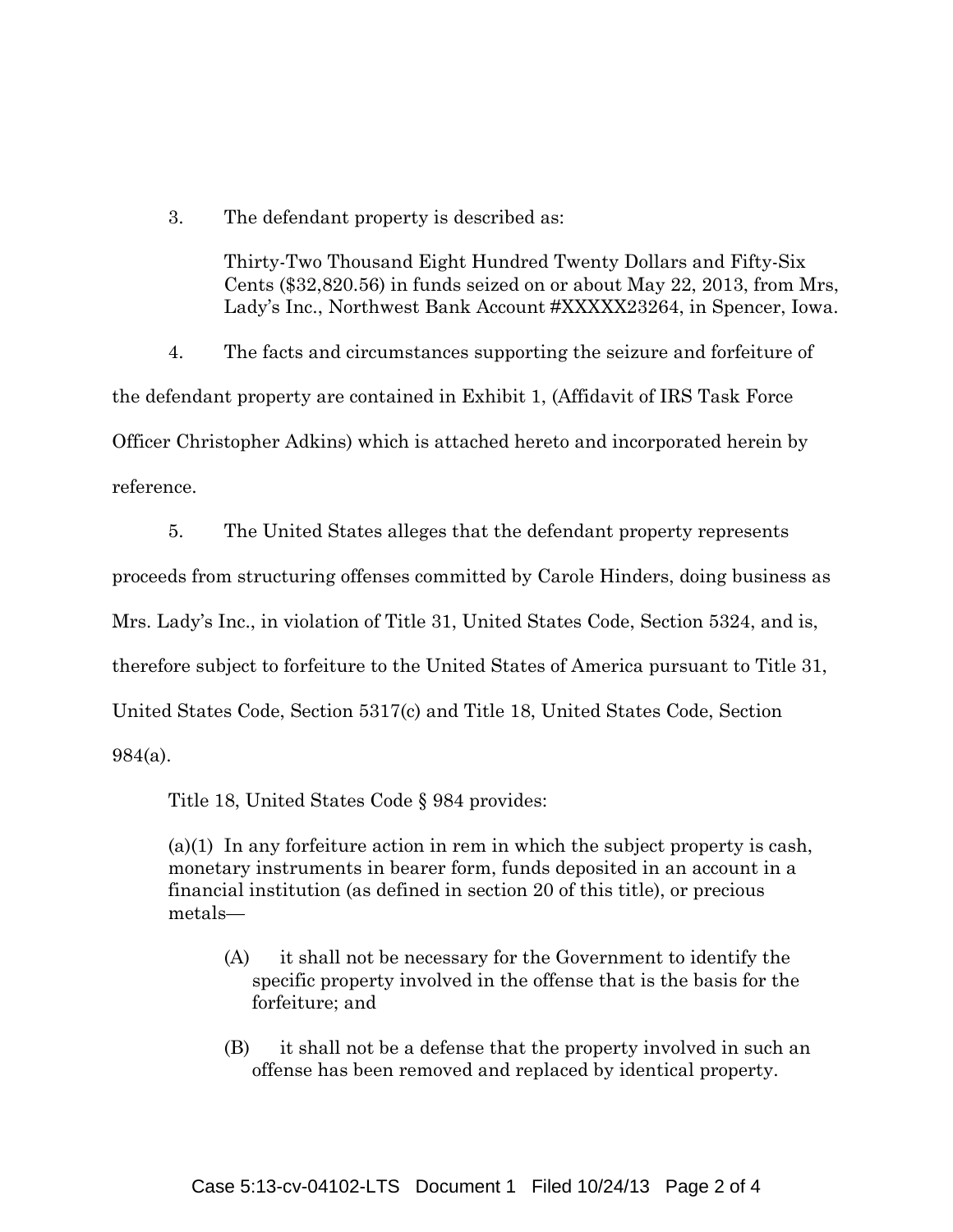(2) Except as provided in subsection (b), any identical property found in the same place or account as the property involved in the offense that is the basis for the forfeiture shall be subject to forfeiture under this section.

(b) No action pursuant to this section to forfeit property not traceable directly to the offense that is the basis for the forfeiture may be commenced more than 1 year from the date of the offense.

Title 31, United States Code, § 5317(c)(1)(A) provides:

**In general.—**The court in imposing sentence for any violation of section 5313, 5316, or 5324 or this title, or any conspiracy to commit such violation, shall order the defendant to forfeit all property, real or personal, involved in the offense and any property traceable thereto.

Title 31, United States Code, § 5317(c)(2) provides:

**Civil forfeiture.—**Any property involved in a violation of section 5313, 5316, or 5324 of this title, or any conspiracy to commit any violation, and any property traceable to any such violation or conspiracy, may be seized and forfeited to the United States in accordance with the procedures governing civil forfeitures in money laundering cases pursuant to section  $981(a)(1)(A)$  of title 18, United States Code.

WHEREFORE, the United States of America prays:

- (1) process of warrant in rem issue for the arrest of the defendant property;
- (2) due notice be given to all parties to appear and show cause why the forfeiture should not be decreed;
- (3) judgment be entered declaring the defendant property be forfeited to the United States of America for disposition according to the law; and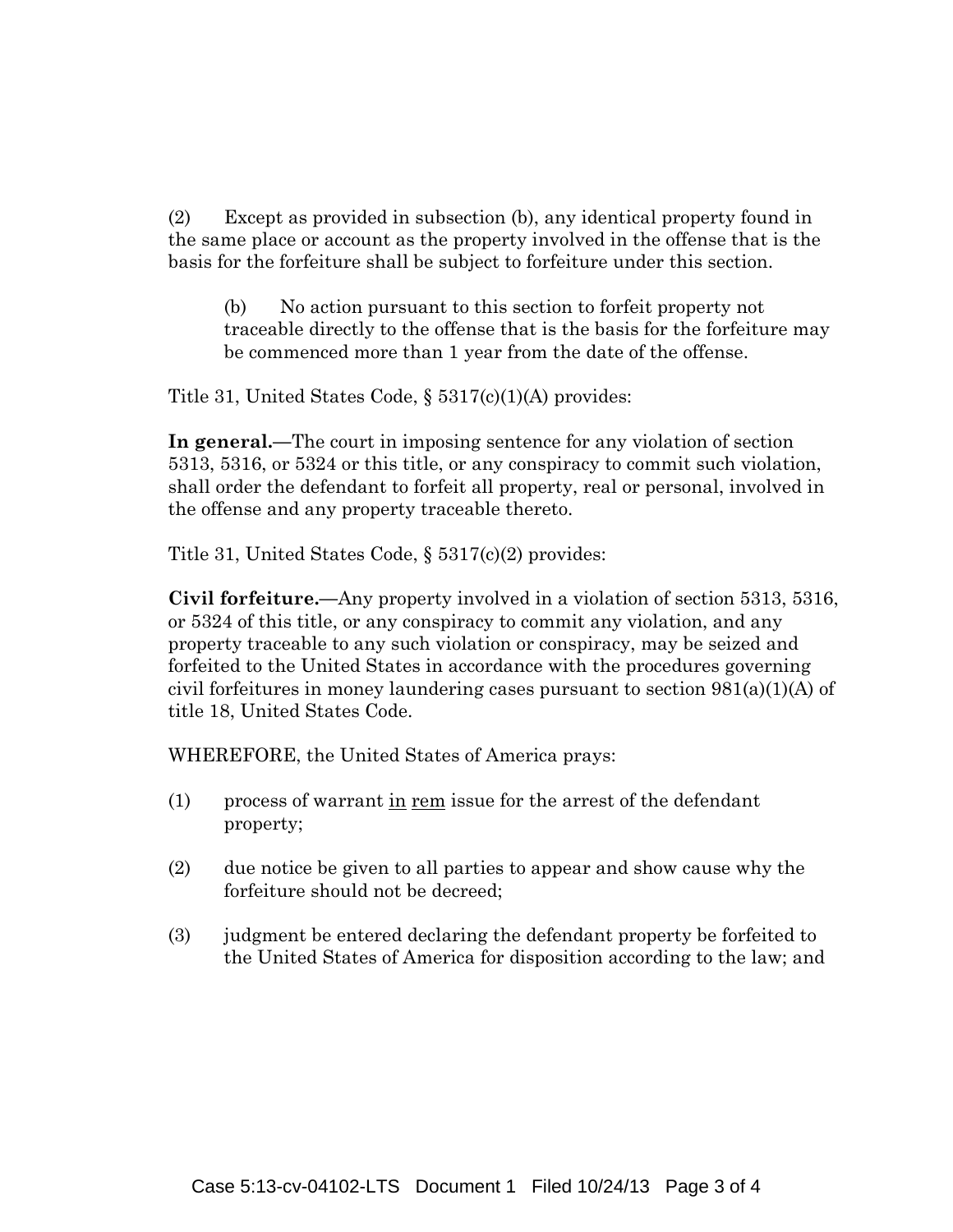(4) the United States of America be granted such other relief as this Court may deem just and proper, together with the costs and disbursements of this action.

Respectfully submitted,

SEAN R. BERRY United States Attorney

By: */s/ Martin J. McLaughlin*

MARTIN J. McLAUGHLIN Assistant United States Attorney 111 - 7TH Avenue SE Cedar Rapids, IA 52401 (319) 363-6333 (319) 363-1990 - fax Marty.McLaughlin@usdoj.gov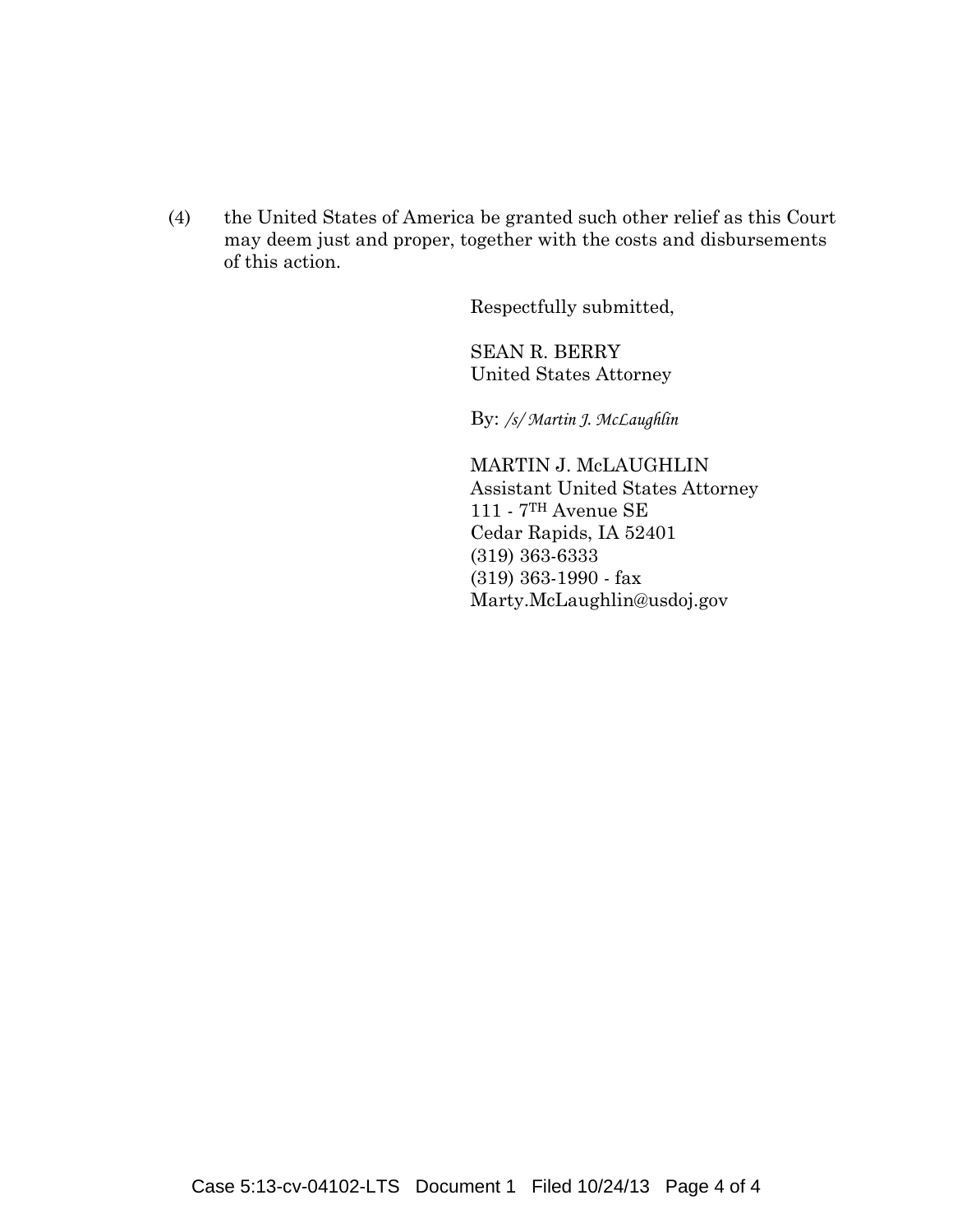#### EXHIBIT **1**

STATE OF IOWA (1) COUNTY OF LINN )

)

#### AFFIDAVIT

I, Christopher Adkins, being duly sworn, depose and state the following:

- 1. I am employed as a Special Agent of the Iowa Division of Criminal Investigation (DCI), currently assigned as a Task Force Officer with the Internal Revenue Service (IRS), Criminal Investigation (CI), Cedar Rapids, Iowa. I have been employed with the DCI since May 2005 and assigned with the task force since October 2011. I have been employed as a state peace officer since 1994. As a Task Force Officer with the Internal Revenue Service, my duties and responsibilities include conducting investigations of individuals and businesses for criminal violations of Federal laws, particularly those found in Title 18, Title 26, and Title 31 of the United States Code.
- 2. My education includes a Bachelors Degree in Sociology from the University of Iowa. As a Special Agent with the Division of Criminal Investigation, I attended approximately fourteen (14) weeks of training at the Department of Public Safety Academy at Camp Dodge in Johnston, Iowa. I received training in various aspects of criminal investigations which included but not limited to financial investigations. Upon completion of the academy I was assigned to a Field Training Officer for seventy (70) days.
- 3. Since becoming a Task Force Officer with IRS-CI, I have received formal and informal training in conducting criminal financial investigations. Through my training and experience, and consultation with senior agents, I have become familiar with financial investigations involving the search and seizure of property. This knowledge includes recognizing the methods used to conceal assets and income from the government and other third parties, as well as the tracing of money through bank accounts, investment accounts, personal/business records, and other financial institutions.
- 4. Through my training and experience I have become familiar with the types of records businesses typically maintain in the course of their regular activity, including ledgers, journals, invoices, receipts, and bank documents. A large part of my duties as an IRS-CI Task Force Officer involves analyzing these types of records to determine the existence of criminal activity and to develop evidence of criminal activity. Bank funds are easily transferable and subject to withdrawals and transfers so a restraining order is not sufficient.

**Page 1 of 7**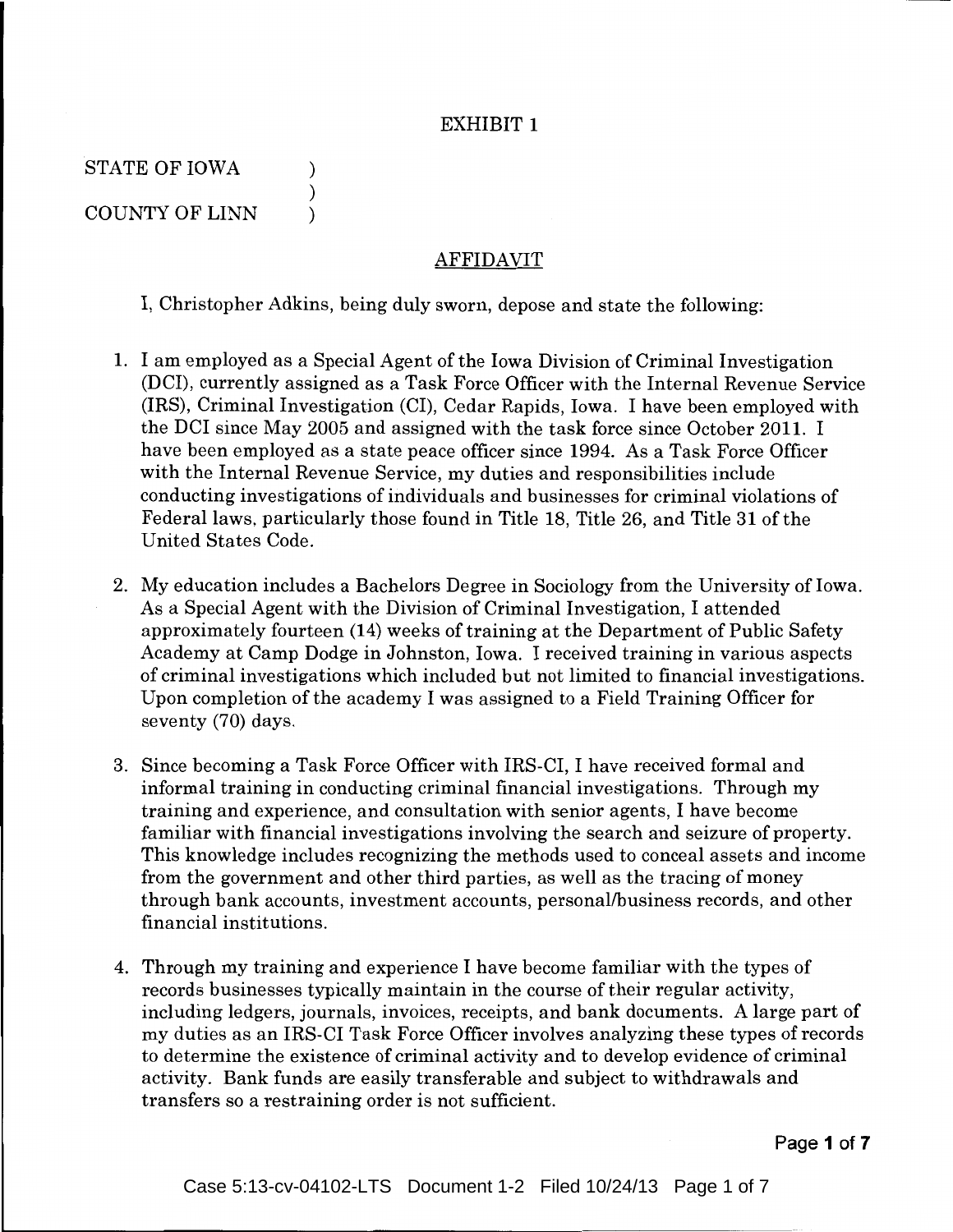## AFFIANT KNOWLEDGE

- 5. The information included in this affidavit is based upon records provided by Northwest Bank pursuant to a subpoena. This affidavit does not purport to set forth all crimes believed to have been committed, all knowledge held by me, or a full accounting of all investigative efforts applied to this case.
- 6. This affidavit supports the filing of a Verified Complaint for Forfeiture *in rem*  against Thirty-two thousand eight hundred twenty dollars and fifty-six cents (\$32,820.56) seized from Carole Hinders, doing business as Mrs. Lady's Inc., Northwest Bank Account #XXXXX23264, in Spencer, Iowa, which is subject to forfeiture pursuant to 31 U.S.C. § 5317 and 18 U.S.C. § 984(a) for violations of 31 U.S.C. § 5324(a), on the grounds the funds constitute property involved in, or traceable to, deposits structured to avoid currency reporting requirements, or are fungible with such property.

## CURRENCY TRANSACTIONS REPORTS AND STRUCTURING

- 7. Title 31, United States Code, Section 5313 and 31 C.F.R. part 103 ofthe Bank Secrecy Act (BSA) require any financial institution that engages with a customer in a currency transaction (i.e., a deposit or withdrawal) in excess of \$10,000 in US Currency to report the transaction to the United States Department of the Treasury Financial Crimes Enforcement Network (FinCEN), using a Form 104, a Currency Transaction Report ("CTR"). These regulations also require that multiple transactions be treated as a single transaction if the financial institution has knowledge that they are conducted by, or on the behalf of, the same person, and they result in either currency received or disbursed by the financial institution totaling more than \$10,000 during any one business day.
- 8. CTRs are often used by law enforcement to uncover a wide variety of illegal activities including narcotics trafficking and money laundering. Many individuals involved in these illegal activities are aware of such reporting requirements and take active steps to cause financial institutions to fail to file CTRs. These active steps are often referred to as "smurfing" or "structuring" and involve beginning with an amount of cash in excess of \$10,000 and making multiple cash transactions, in amounts less than \$10,000.01 to multiple banks and/or branches of the same bank on the same day, on consecutive days, or non-consecutive days within a few days of each other. Structuring is itself a crime. See 31 U.S.C. § 5324(a)(3).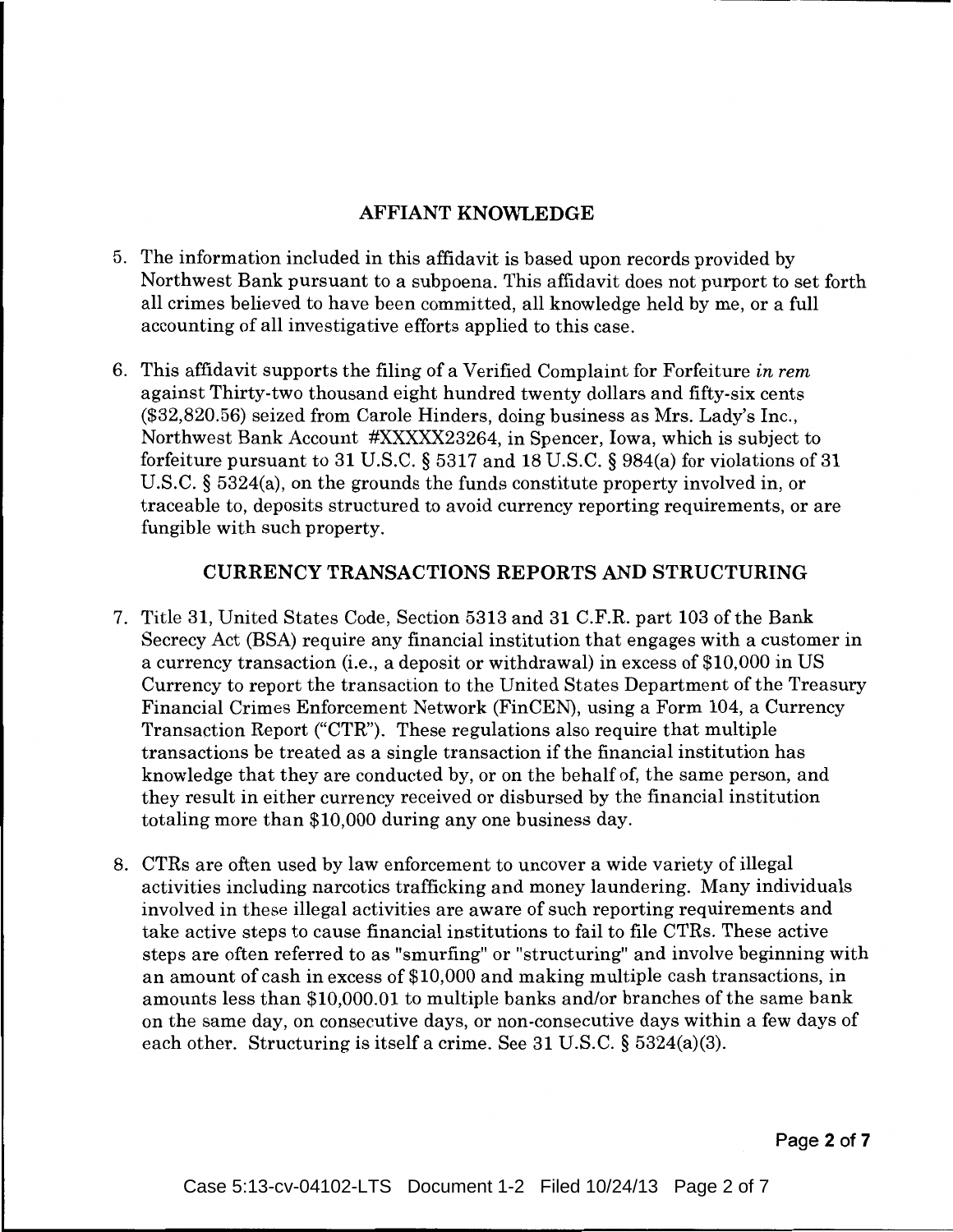9. I am advised that to prove the crime of structuring transactions to evade reporting requirements, the government need not prove that an individual engaging in structuring know that his activity is illegal. *See, e.g. United States v. Sweeney,* 611 F.3d 459, 470 (8th Cir. 2010). Instead, the government must establish only that an individual structured or attempted to structure a transaction with a domestic financial institution for the purpose of evading the reporting requirements of 31 U.S.C. § 5313(a), or any regulation prescribed under that section.

### BACKGROUND

- 10. Carole Hinders owns and operates Mrs. Lady's, a Mexican Restaurant. The restaurant location of Mrs. Lady's is 24 S. Highway 71 in Arnolds Park, Iowa.
- 11.Mrs. Lady's maintains a business checking account, account XXXXX23264, at Northwest Bank, 101 W. 5th Street, P.O. Box 80, Spencer, Iowa. The Mrs. Lady's account was opened on January 21, 1997, at Liberty Bank and the account was purchased by Northwest Bank in April of 2012. Signatory authority of the account is held jointly by Carole Hinders and Josh Hinders.

## ANALYSIS OF BANK RECORDS

- 12. Your affiant has reviewed the details of Mrs. Lady's bank statements and deposit tickets from mid April2012 through mid February 2013. During this time frame there were no currency deposits or withdrawals on a single calendar day greater than \$10,000. Since mid April 2012, there has been more than \$315,000 in currency deposits into account # XXXXX23264 under Mrs. Lady's, Inc. No individual transaction exceeded \$10,000 during this time period.
- 13. Your affiant has noted during a review of bank records, that there was a common pattern in the deposits made; nearly all of the transactions were made in even dollar increments usually exceeding \$1,000 in currency. Most transactions exceeded \$5000 in currency but none over \$10,000. An analysis of Mrs. Lady's business checking account from mid April2012 thru mid February 2013 revealed that approximately 55 transactions were made in which currency was included. All of those transactions were deposits. Of the 55 transactions 37 transactions were for an amount between \$5,000 to \$9,500, 15 transactions were for an amount between \$3,000 to \$4,950, and 3 transactions were for an amount between \$1,000 to \$2,200.
- 14. The following is a sample of cash transactions made in this manner into account #XXXXX23264 between May 29, 2012, and August 22, 2012. This sample is consistent with the entire time period analyzed above:

Page 3 of 7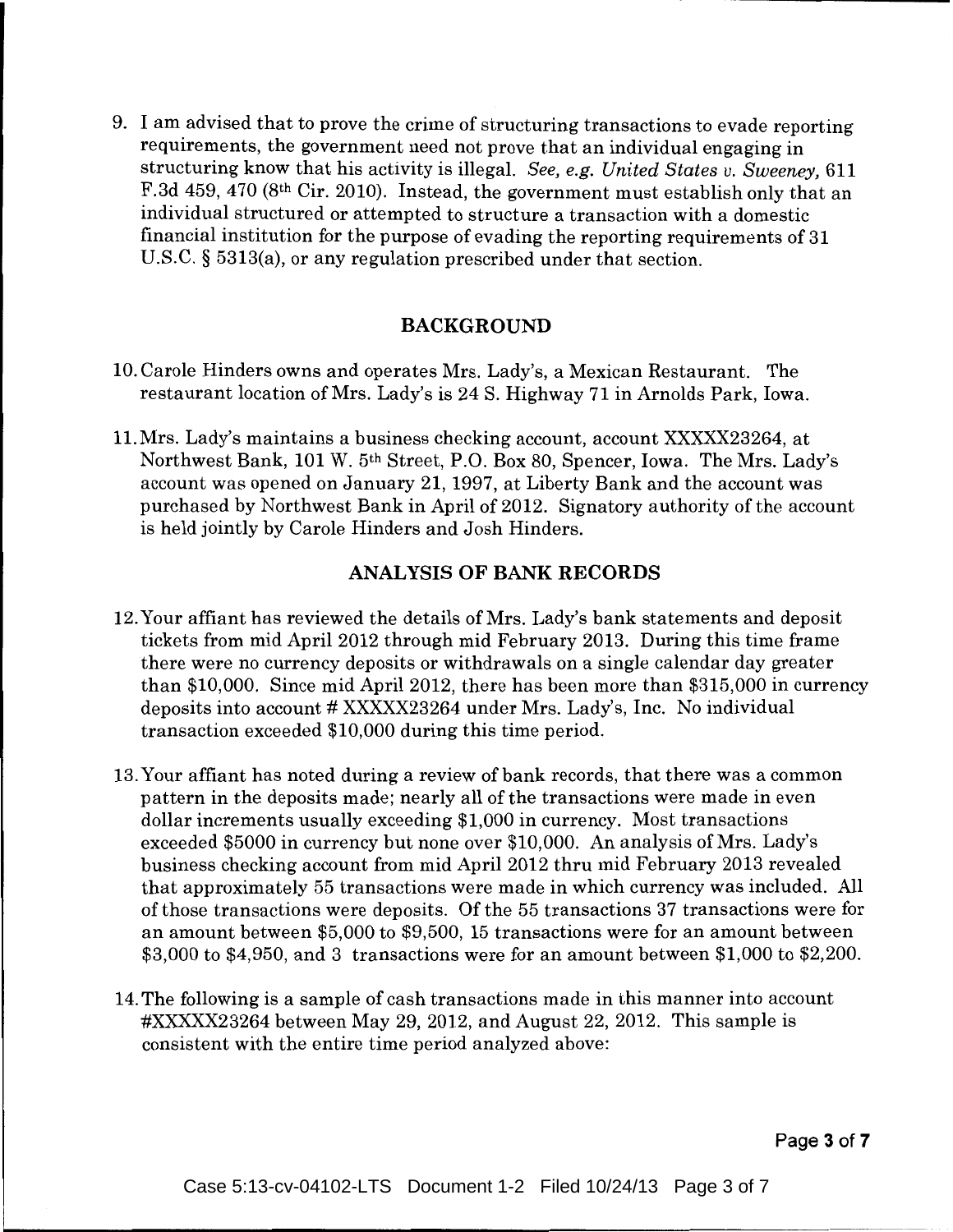| <u>Date</u> | $\mathbf{p}_{\mathbf{a}\mathbf{y}}$ | Cash In    |
|-------------|-------------------------------------|------------|
| 05/29/2012  | Tuesday                             | \$1,900.00 |
| 05/30/2012  | Wednesday                           | \$9,000.00 |
| 06/01/2012  | Friday                              | \$6,480.00 |
| 06/04/2012  | Monday                              | \$5,920.00 |
| 06/15/2012  | Friday                              | \$8,130.00 |
| 06/18/2012  | Monday                              | \$4,330.00 |
| 06/25/2012  | Monday                              | \$7,500.00 |
| 06/26/2012  | Tuesday                             | \$7,000.00 |
| 07/06/2012  | Friday                              | \$4,400.00 |
| 07/09/2012  | Monday                              | \$8,000.00 |
| 07/10/2012  | Tuesday                             | \$5,660.00 |
| 07/13/2012  | Friday                              | \$7,500.00 |
| 07/16/2012  | Monday                              | \$5,500.00 |
| 07/23/2012  | Monday                              | \$5,000.00 |
| 07/24/2012  | Tuesday                             | \$9,200.00 |
| 08/01/2012  | Wednesday                           | \$2,200.00 |
| 08/02/2012  | Thursday                            | \$9,300.00 |
| 08/07/2012  | Tuesday                             | \$1,000.00 |
| 08/08/2012  | Wednesday                           | \$7,960.00 |
| 08/09/2012  | Thursday                            | \$8,900.00 |
| 08/21/2012  | Tuesday                             | \$5,000.00 |
| 08/22/2012  | Wednesday                           | \$9,500.00 |

**Total \$139,380.00** 

### **SUMMARY**

15. The pattern of cash transaction activity above, currency transactions in consistently large amounts below the reporting requirements, support a reasonable belief that

**Page 4 of 7**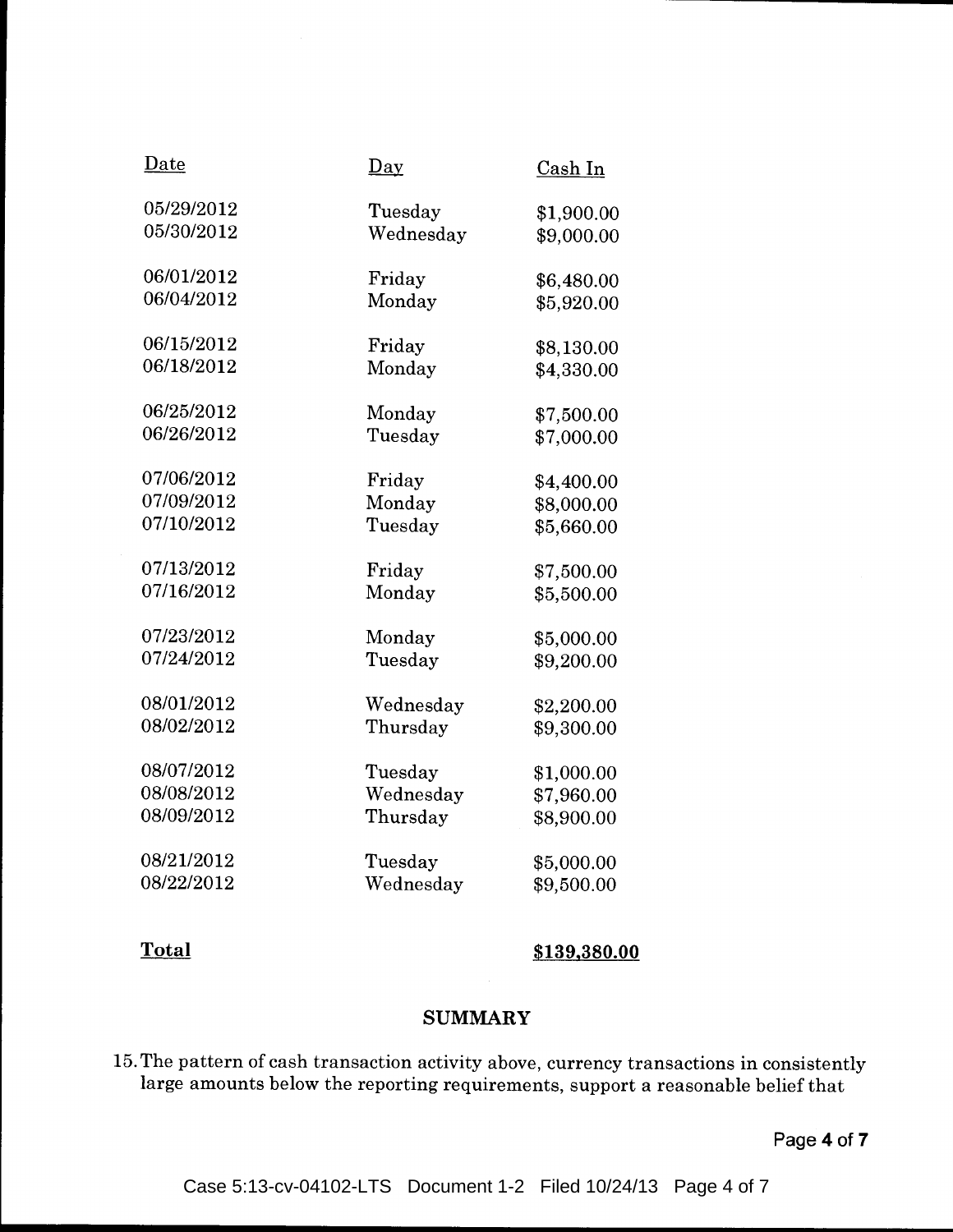the person doing the transactions, herself or someone on her behalf, structured the cash transactions into Mrs. Lady's, Inc. Northwest Bank Account #XXXXX23264 to avoid the preparation and submission of CTRs.

## APPLICABLE FORFEITURE PRINCIPLES

- 16. Title 31 U.S.C. § 5317(c) (2) provides for the forfeiture of "any property involved in a violation of sections 5313, 5316, or 5324 of this title, or any conspiracy to commit any such violation, and any property traceable to any such violation or conspiracy," and that such property shall be forfeited in accordance with 18 U.S.C.  $§ 981(a)(1)(A).$
- 17. Civil forfeiture is triggered by the structuring of cash transactions in violation of 31 § 5324, regardless of whether the individual engaging in the transactions knew the conduct was unlawful. *United States* v. *Ratzlaf,* 510 U.S. 135, 146, n.16 (1994). Thus, for purposes of the seizure of the Mrs. Lady's, Inc. bank account at Northwest Bank, the government is not required to establish that any individual knew that structuring violated the law. The government need only establish that a total cash transaction involving more than \$10,000 was divided into smaller transactions of \$10,000 or less to evade the reporting requirements.

# A. Fungible Property can be Forfeited

- 18.I am advised that, in pertinent part, 18 U.S.C. § 984(a) provides:
	- 1). In any forfeiture action in rem in which the subject property is cash [or] funds deposited or withdrawn in or out of an account in a financial institution
		- 1. it shall not be necessary for the Government to identify the specific property involved in the offense that is the basis for the forfeiture: and
		- 2. (B) it shall not be a defense that the property involved in such an offense has been removed and replaced by identical property.
	- 2). Except as provided in subsection (c), any identical property found in the same place or account as the property involved in the offense that is the basis for the forfeiture shall be subject to forfeiture under this section.
- 19. Section 984 allows the United States to seize for civil forfeiture identical property found in the same place where the "guilty" property had been kept. See *United States* v. *All Funds Distributed to, or olb/o Weiss,* 345 F.3d 49, 59 (2d Cir. 2003). Because of Section 984(a)(1)(B), this affidavit need not demonstrate that the monies now in the Mrs. Lady's Bank account at Northwest Bank are the particular monies involved in structuring, so long as the forfeiture is sought for other funds on deposit in that same account.

Page 5 of 7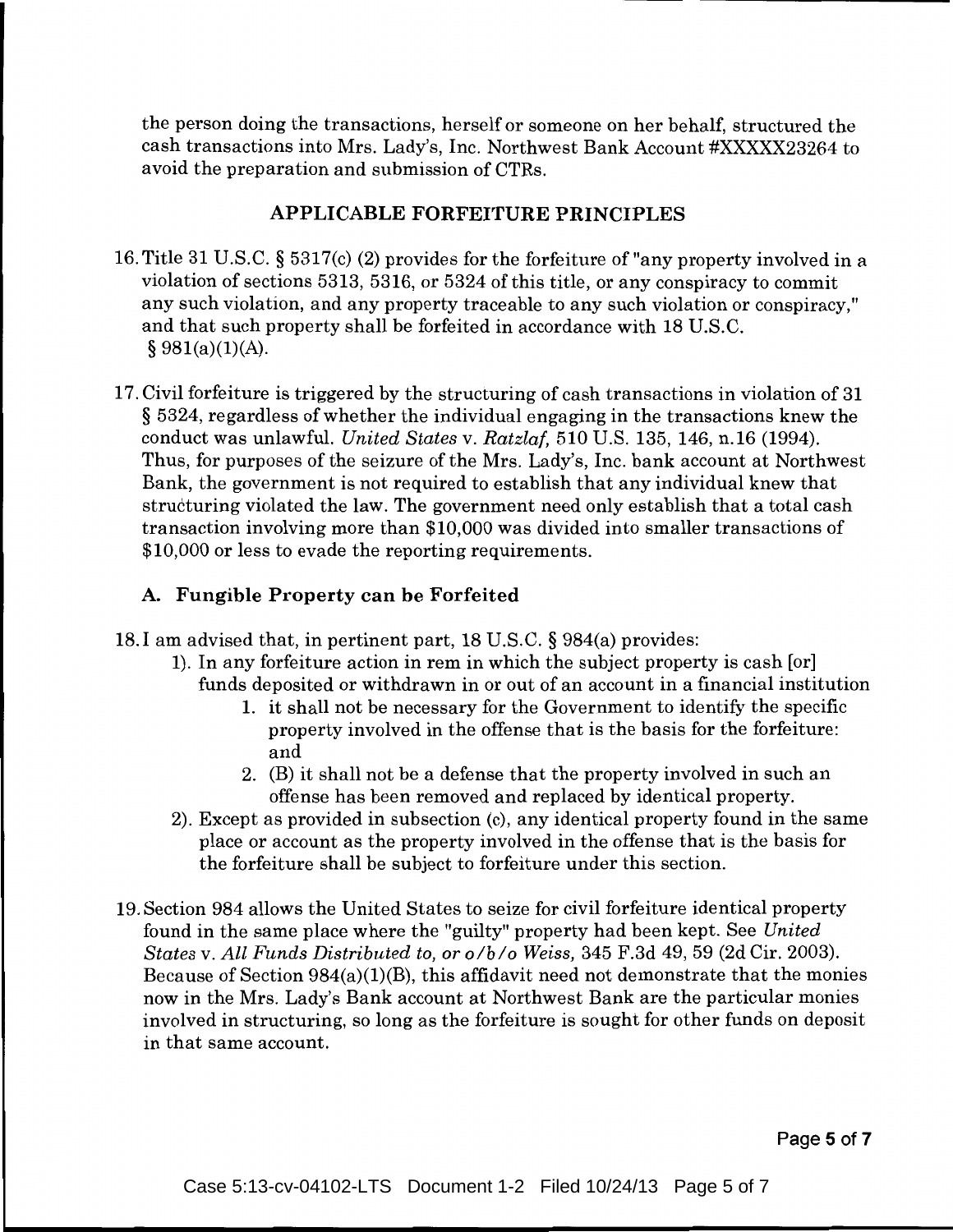## **B. One-Year Limit on Fungibility**

- 20. The "fungibility" rule of Section 984(b) cannot reach back in time for an unlimited period. Section 984(b) provides:
	- 1). No action pursuant to this section to forfeit property not traceable directly to the offense that is the basis for the forfeiture may be commenced more than 1 year from the date of the offense.
- 21. Thus, Section 984 applies so long as the "action" to forfeit the property is commenced within one year from the date of the offense given the basis for the forfeiture. Here, as described above, the dates of the offense giving rise to the forfeiture are within the one year period.
- 22. Thus, Section 984 makes the property in the Mrs. Lady's account at Northwest Bank subject to seizure and forfeiture to the extent that monies involved in structuring were located in the account in the year preceding the seizure. In this case, as shown by the Northwest Bank records referenced in this affidavit, \$139,380 in currency transactions into the Mrs. Lady's account in structured amounts less than \$10,000 between May 29, 2012, and August 22, 2013. Although, only \$32,820.56 was in the Northwest Bank account #XXXXX23264 when seized on May 22, 2013, \$139,380 in currency transactions were structured into this account. These records and the analysis thereof demonstrate probable cause that the transactions were structured to avoid the currency reporting requirements within the last year.

### **EXECUTION OF SEIZURE WARRANT**

- 23. On May 22, 2013, I executed a seizure warrant issued in the United States District Court for the Northern District of Iowa for the seizure of money contained in business checking account XXXXX23264 at Norwest Bank, 101 W. 5th Street. P.O. Box 80, Spencer, Iowa. On that day I seized \$32,820.56 from the account.
- 24.Also, on May 22, 2013, I interviewed Carole Hinders who owns and operates Mrs. Lady's. I told her that I had seized from her account \$32,820.56. I asked why she conducted the cash transaction in the manner in which she had done. She told me Mrs. Lady's is a cash business that does not accept debit or credit cards. She also indicated that she does not break up the cash for deposits.
- 25. When asked if she was aware of the bank reporting requirements when an individual deposits a cash amount in excess of \$10,000, a bank would be required to file a Currency Transaction Report (CTR). She indicated she was aware of the report and that someone, who she did not identify, had told her about the reporting.

**Page 6 of 7**